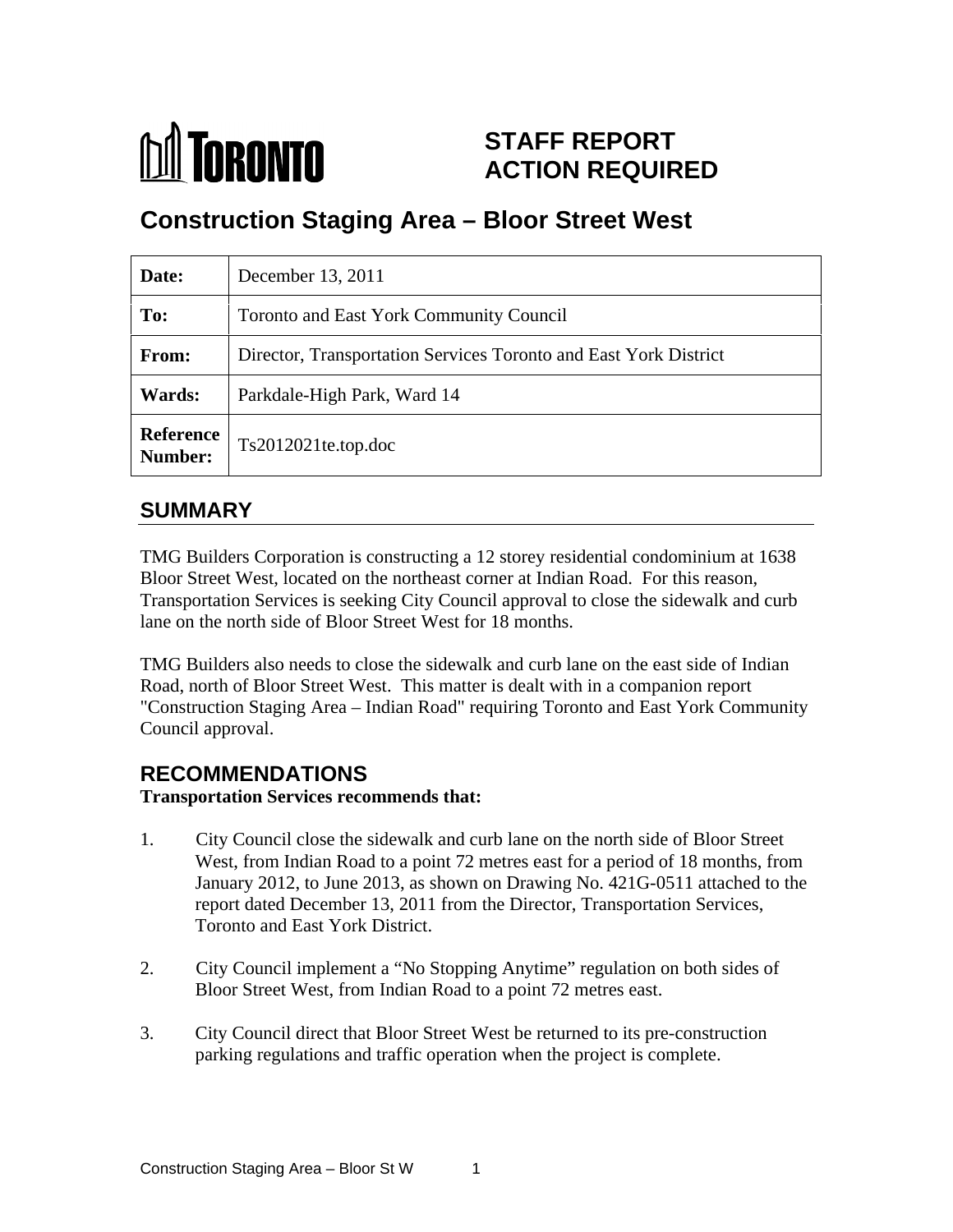## **Financial Impact**

There is no financial impact on the City. TMG Builders Corporation is responsible for all costs, including payment of fees to the City for occupying the right-of-way. Based on the area enclosed and projected term of the closure, these fees will be approximately  $$27,500.00.$ 

## **ISSUE BACKGROUND**

Transportation Services has received an application from TMG Builders Corporation for a temporary sidewalk and lane closure on the north side of Bloor Street West, from Indian Road to a point 45 metres east to use the area for construction staging purposes in order to construct this development. Chapter 937-2 of the Municipal Code authorizes staff to issue road closure permits of up to 30 days for private construction. This closure is required for a period of 18 months and needs City Council's approval.

TMG Builders also needs to close the sidewalk and curb lane on the east side of Indian Road, north of Bloor Street West. This matter is dealt with in a companion report "Construction Staging Area – Indian Road" requiring Toronto and East York Community Council approval.

## **COMMENTS**

The construction site is located on the northeast corner of the signalized intersection of Bloor Street West and Indian Road. Bloor Street West is a major arterial road 15.2 metres in width. The street operates two-way with two lanes of traffic in each direction. The following parking regulations are in effect fronting the Bloor Street portion of the site:

- Parking is prohibited at anytime, from Indian Road to a point 52 metres east (Statutory regulation)
- Stopping is prohibited from 4:00 p.m. to 6:00 p.m., Monday to Friday;
- Parking machines operate from  $8:00$  a.m. to  $4:00$  p.m.,  $6:00$  p.m. to  $9:00$  p.m. Monday to Friday; 8:00 a.m. to 9:00p.m. Saturday; and 1:00 p.m. to 9:00 p.m. Sunday; and subset of the state of the state of the state of the state of the state of the state of the state of the state of the state of the state of the state of the state of the state of the state of the state of the s
- Parking is allowed without charge for a maximum period of 3 hours at other times.

If the construction staging area is approved, Bloor Street West will be reduced to a width of 13.5 metres. This is sufficient width to maintain two lanes of traffic in each direction. Two-way TTC night bus service will be maintained throughout the temporary closure.

To enhance traffic flow around the construction site, stopping will be prohibited at all times on the north side and south side of Bloor Street West, from Indian Road to a point 72 metres east (along the length of the staging area). The construction staging area will temporarily eliminate 9 to10 on-street paid parking spaces (1 on the north side and 8to 9 on the south side). The applicant is responsible to pay a fee to the Toronto Parking Authority to cover the loss of parking revenue for parking spaces on the north and south side of Bloor Street West.